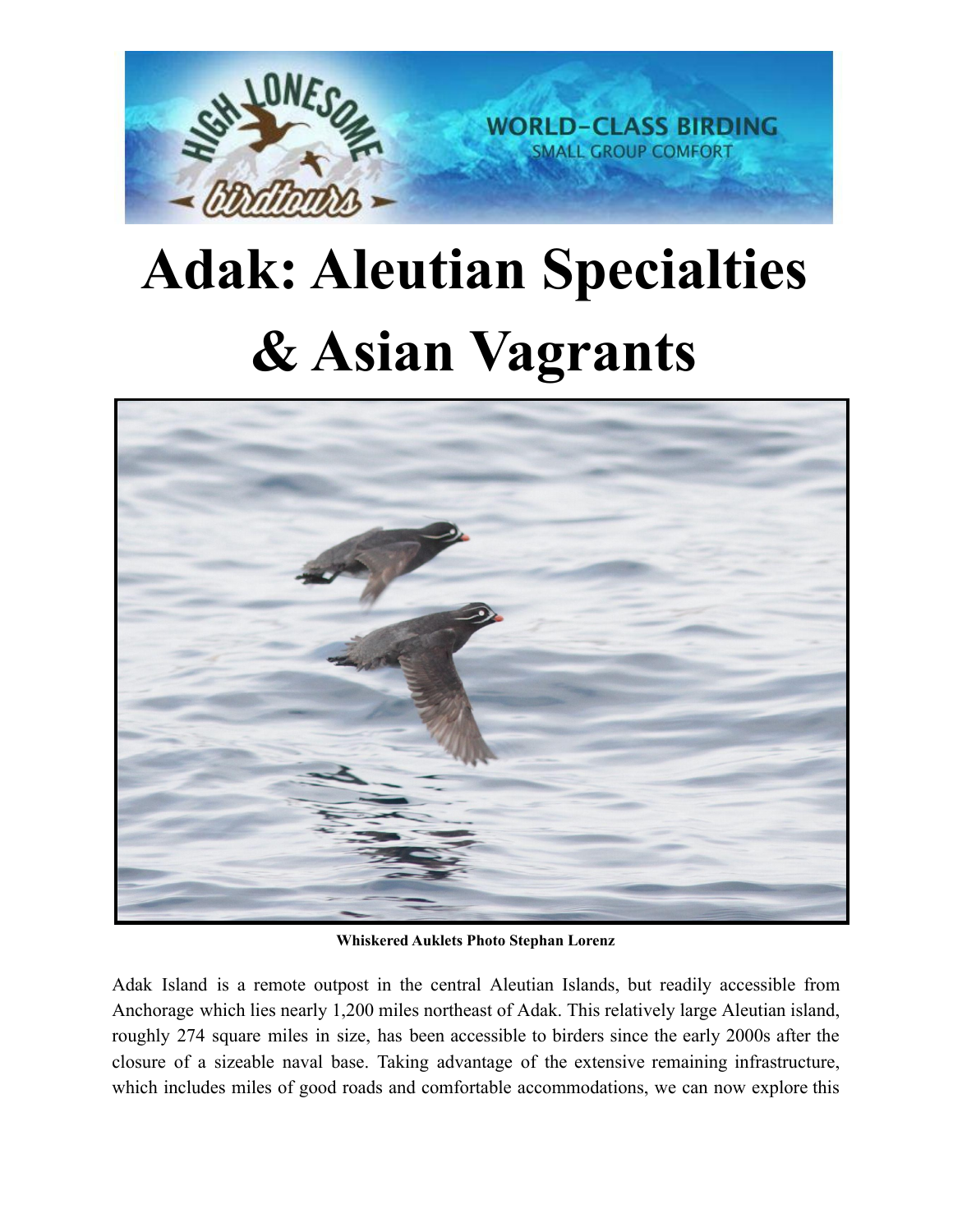rugged and wild island easily. The island sits amidst the productive confluence of the Bering Sea to the north and Pacific to the south and this rich pelagic environment supports millions of seabirds most notably the range-restricted Whiskered Auklet which we will seek via a short pelagic boat trip. Other marine birds easily seen on Adak include Ancient, Marbled, and Kittlitz's Murrelets, Laysan Albatross, Short-tailed Shearwater, and a smattering of other alcids. During the spring, Adak Island is also a fantastic place to find migrating Arctic and Yellow-billed Loons, Gyrfalcon, Aleutian Tern, and Common Eiders. The island also hosts an endemic subspecies of Rock Ptarmigan, Rock Sandpiper, Black Oystercatcher, Pacific Wren, Gray-crowned Rosy-Finch, Snow Bunting, and Lapland Longspur. Due to its far-flung westerly location (roughly 445 miles east of Attu Island), Adak Island receives a healthy dose of Eurasian migrants and vagrants with early spring being an ideal time to find scarce shorebirds and waterfowl. In recent years, we have seen a variety of rare visitors to the ABA area during our tours, including Whooper Swan, Taiga and Tundra Bean-Geese, Smew, Tufted Duck, Eurasian Wigeon, Eastern Spot-billed Duck, Long-billed Murrelet, Lesser Sand-Plover, Ruff, Terek Sandpiper, Common Greenshank, Wood Sandpiper, Temminck's Stint, Common Snipe (likely breeds), Eyebrowed Thrush, Eastern Yellow Wagtail, Hawfinch, Rustic Bunting, Brambling and many other Asiatic vagrants are possible. Of course, the number and variety of rare and vagrant species are highly weather dependent, and even a handful of these species would be an exceptional trip, but the potential and unpredictability make for adventurous and exciting daily outings.

| Day 1 | Arrival in Anchorage and welcome dinner Night: Anchorage |
|-------|----------------------------------------------------------|
| Day 2 | Anchorage to Adak Island flight Night: Adak              |
| Day 3 | Adak Island Night: Adak                                  |
| Day 4 | Adak Island Night: Adak                                  |
| Day 5 | Adak Island Night: Adak                                  |
| Day 6 | Adak Island return flight to Anchorage and tour ends     |

## TOUR AT A GLANCE...

## TOUR IN DETAIL...

**Day 1:** This is an arrival day in Anchorage and we will meet in the evening for a welcome dinner. Time permitting, we may do some local birding in Anchorage.

**Day 2:** We will get ready for a midday flight from the Anchorage airport to Adak Island, a 3-hour journey, and arrive on the island in the mid-afternoon. After settling in, getting our gear ready, we will begin the initial exploration of the island.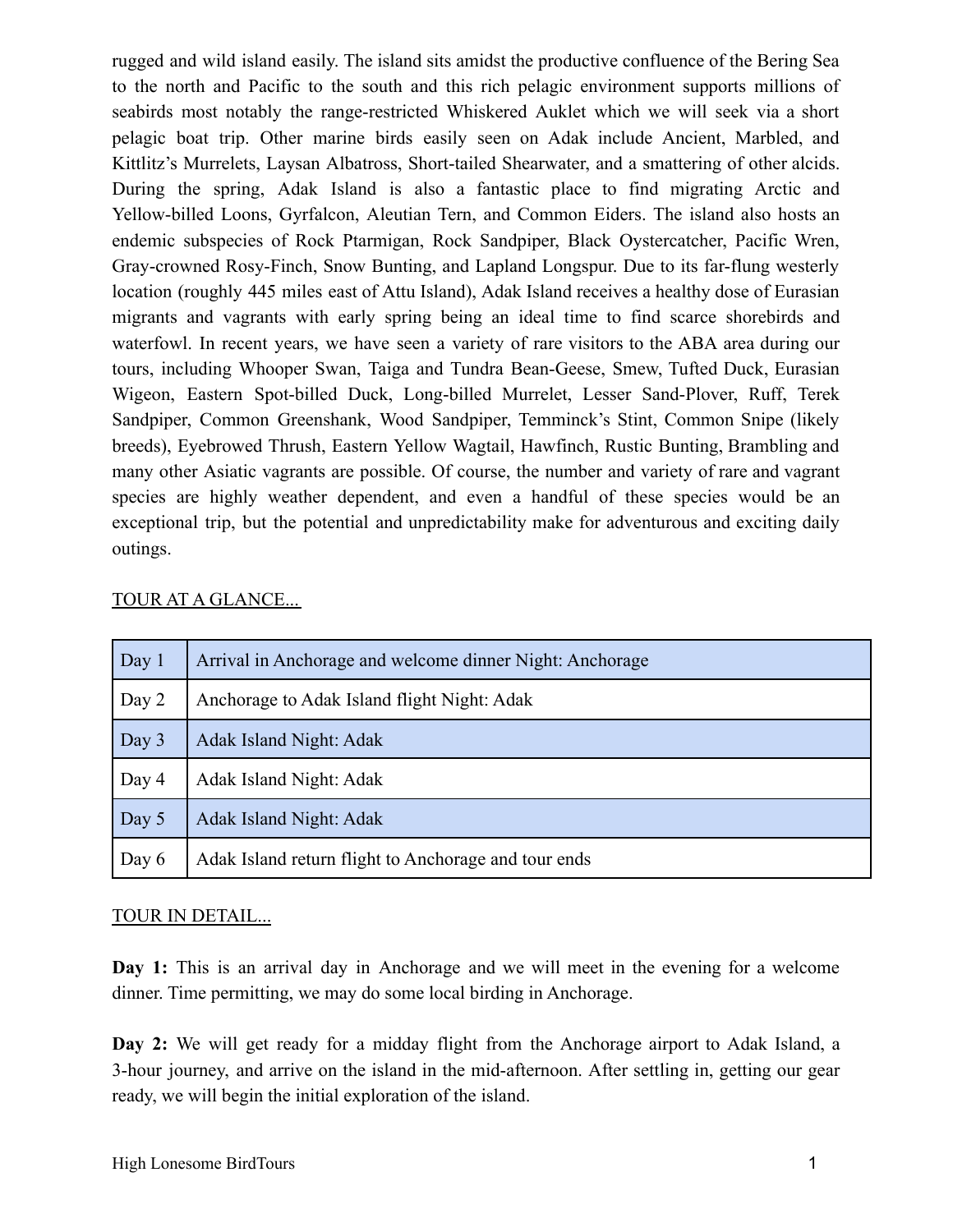**Day 3-5:** Over the course of our three full days here, we explore the main birding spots thoroughly. Some sites that have proven particularly productive in the past will be checked regularly for migrant and vagrant species. We will also follow up on any reports of rare and unusual species. One morning or afternoon, depending on weather, we will take a half-day pelagic boat trip to look for Whiskered Auklets in particular and we may see other pelagic species, but Whiskered Auklets favor narrow island passes where most other pelagic species are scarce. (The pelagic boat tour is weather and availability dependent and while we do everything we can to organize a boat tour we cannot guarantee it.)



**Wood Sandpiper Photo Stephan Lorenz**

Here is a short sample of some of the hotspots we cover during our time on this rugged and scenically stunning island:

Near the main town of Adak lies the Contractor's Marsh and this wetland is excellent for shorebirds and waterfowl. Usually, Common Snipes are present alongside Wilson's Snipe, allowing for great comparisons of these similar species. Pacific Golden-Plovers prefer the mossy flats nearby and Gyrfalcons are often in the vicinity. Some of the vagrant shorebirds here have included Ruff and Wood Sandpiper, plus the open water has attracted Tundra Bean-Goose and Tufted Duck. Nearby, we can find small stands of planted Sitka spruce, ironically named "Adak National Forest" but despite the modest size of these "forests", a number of passerines have been found sheltering here and we will check these spots regularly. Also near town lie a series of